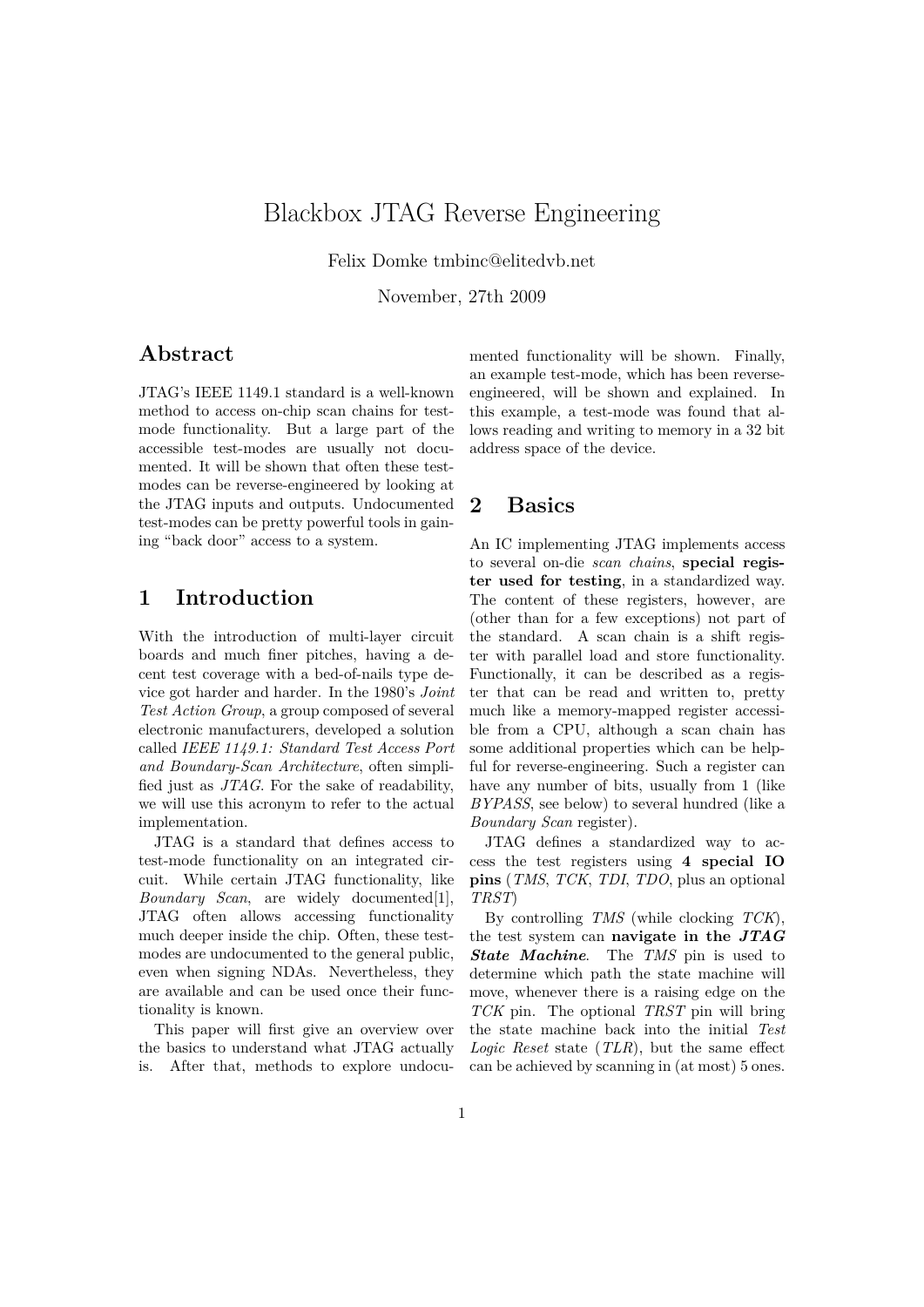

Note: The value shown adjacent to each state transition in this figure represents the signal present at TMS at the rising edge of TCK.

Figure 1: TAP Controller State Diagram[3, Page 3-5]

Since *TRST* is level-low-active, TRST must not be tied low to make the JTAG interface operational.

The state machine allows access to **two special registers**, the *IR* (*Instruction Register*), and a symbolic register called *DR* (*Data Register*), which is a placeholder for to the register that is currently selected with the current content of the IR. Thus, IR is an **index into a number of registers**, and DR is the currently selected register. The contents of IR are also called *instruction*, even though selecting an instruction will usually not directly trigger any action, but merely select the proper register as DR. The size of the IR is implementation specific, and usually varies between 4 and 32 bit. Since the selected register is directly accessed when scanning the DR, the size of the DR depends on the current instruction.

When a scan chain is selected and the JTAG state machine is in the *shift* state, the **register is connected between** *TDI* **and** *TDO* **pins**. The rightmost bit is connected to the *TDO* pin, and on each *TCK* clock cycle, the register contents will be shifted one bit to the right. The *TDI* pin will be used as input for the leftmost bit. Shifting a register is an inherent bidirectional operation. For registers with a positional notation, this means that scanning - both input and output - will be done from LSB to MSB.

Since shifting a register will modify the content (due to the shifting), a scan chain is usually not directly connected to other logic, but latched first. The *Capture* state is used to capture the current state of the logic into the scan chain, and the *Update* state is used to update the logic with the scan chain contents. The JTAG state machine ensures that first the logic register contents are latched into the scan chain (*Capture*), then the scan chain can be read out and modified (*Scan*), and finally, the updated content will be written back (*Update*). Thus, both capture and update are **atomic operations**.

specific *private* registers. The meanings of the referenced registers are partially standardized; they are called *public* registers, opposed to the **implementation-**

The **most basic public register** is called *BYPASS*. It is a single bit and doesn't have any functionality. It is used to daisy-chain multiple ICs, each sharing the same *TCK* and *TMS* pins. The JTAG state machines will be synchronized, and the *TDI* and *TDO* lines are connected in series, so whenever a register is scanned, all ICs will appear as one big scan chain. Since when scanning the instruction, all the IRs are also chained, its possible to select a different instruction on each IC. In order to just talk to a specific ICs JTAG chain, all other ICs will be placed in the *BYPASS* instruction. This means that other than delaying the scan chain for one cycle, nothing will happen (even on capture and update). The *BYPASS* register is always accessible with setting the instruction to all-ones.

Another register, which is technically optional, but most of the time implemented is **the** *IDCODE* **register**. It is 32bit in width, and identifies the manufacturer and device using a standardized code. The exact instruction to select this register is not standardized, but when-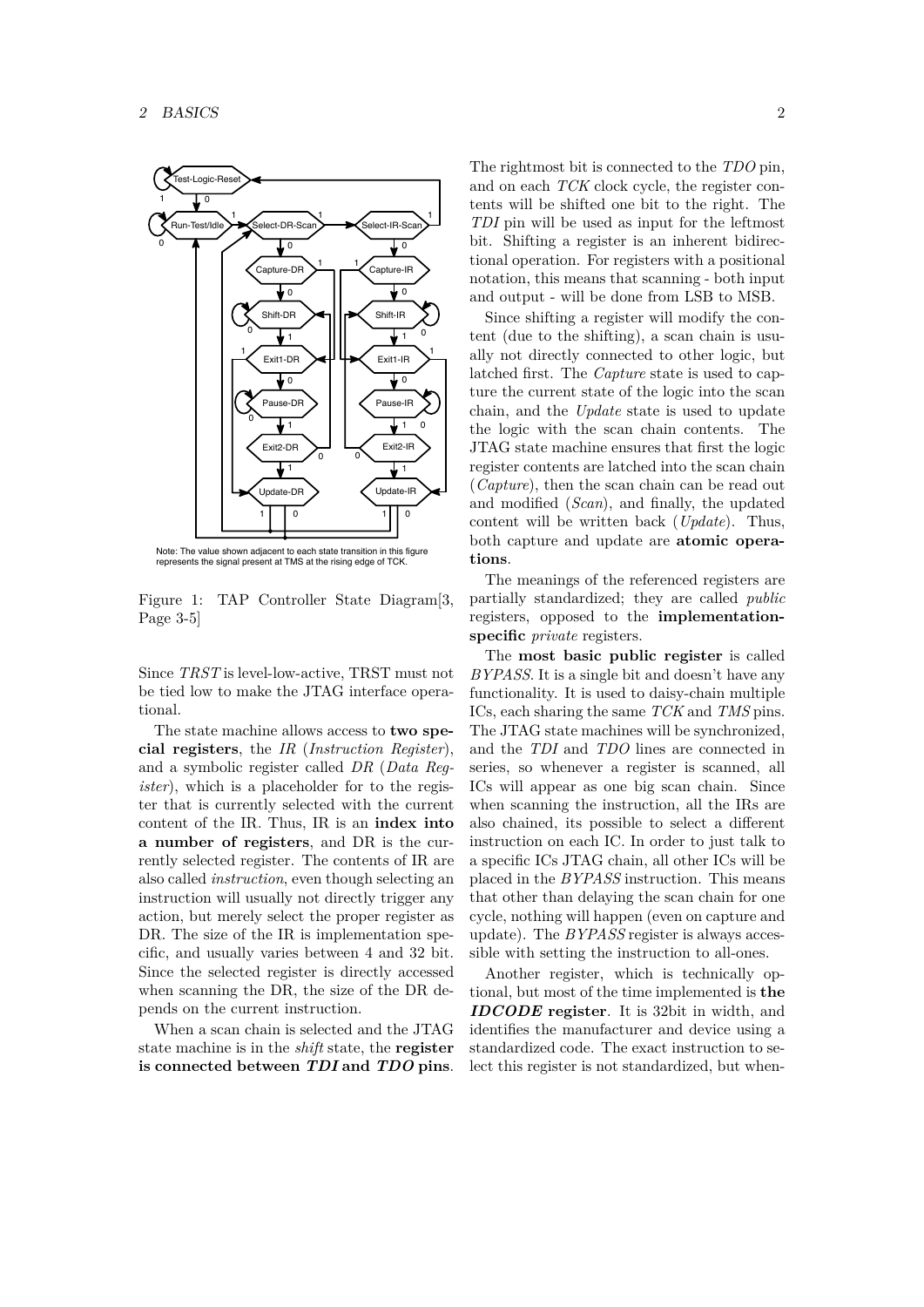ever the state machine is in the Test-Logic-Reset state, the instruction will be loaded with the IDCODE instruction. Thus, it's possible to read out the IDCODE value from a device by going straight into the *DR scan* phase, without ever modifying the instruction. By scanning 32 bit at a time, it's possible to identify each individual chip in a daisy-chained operation. By determining the length of the combined IDCODE registers, it's also possible to detect the number of devices in a chain.

#### **3 Exploration**

If **absolutely no documentation** is available for a given target IC, the first thing to do is to figure out the actual JTAG pins. Tools like JTAG Finder[2] can be used for this.

To test whether the JTAG connection **is working ok**, the IDCODE should be read. This is easy, since it doesn't involve scanning the IR, and the IDCODE register has a fixed size of 32 bit. If the IDCODE isn't all-zero or all-one and stable over multiple runs, this is already a pretty good sign that the electrical JTAG connection is working fine.

The next thing to determine is the number of theoretically accessible registers, i.e. the **length of the IR**. After that, each of the indexable registers should be individually explored.

In order to determine the **length of any register** (both of IR or individually selected DR), the following algorithm can be used:

- 1. Go into the scan state for that register.
- 2. Scan in a large number of ones (i.e. set *TDI* to high, toggle *TCK*). After some delay, depending on the previous state of the register, these ones should be shifted out on *TDO*. Make sure that the whole register is flooded with ones. Shifting in several thousand ones is usually a sufficient number.
- 3. Scan in a single zero.
- 4. Clock *TCK* until that zero reaches *TDO*. The number of clock cycles required (plus one) will be the length of the register.

Some devices have IR of up to 32 bit. That of course doesn't mean that they implement 2<sup>32</sup> different registers - most of these are unused. Unused registers usually behave like BYPASS, i.e. as a function-less 1 bit register, or produce a static value at *TDO*. When exploring an unknown chip, it's usually a good idea to first map the entire IR space, and determining a few characteristics of each register. Most characteristic is the length of the register. Other important properties are if certain bits of a register stays across an update/capture cycle, i.e. if they are readable and writeable. Since accessing a register through the capture/scan/update states is always a rewrite operation, read-only access is not easily possible. Some chips implement different instructions for reading and writing of the same registers. Sometimes, an additional bit in the DR will be used to determine if the register will be updated or not (in the update-phase). Another scheme is to have a scratch register, which will be transferred into the final register once a certain *command* bit (in the same or in another register) will be toggled. These are **implementation specific behaviors** that need to be determined. It is hard to give a universal algorithm to determine these exact properties, so playing around with registers to determine the behavior is usually the easiest way. Also, instructions next to each other are often part of the same functional block. For example, said *command* bits are usually directly next to the actual data register.

There are a few **typical patterns**. One is the already-mentioned BYPASS instruction. It will behave as a read/writeable 1 bit register.

Another typical pattern is a usually **very large** (hundreds of bits) register. The same length of register will usually appear for multiple instructions, with different properties. This is a sign that this is the boundary scan register, used for the SAMPLE/PRELOAD, IN-TEST and EXTEST instructions. Care must be taken since they can override the output pins of an IC, thus driving pins which might not be configured as an output originally, potentially conflicting with the output of another chip. This will cause excess current, and might even destroy the output driver of any of the two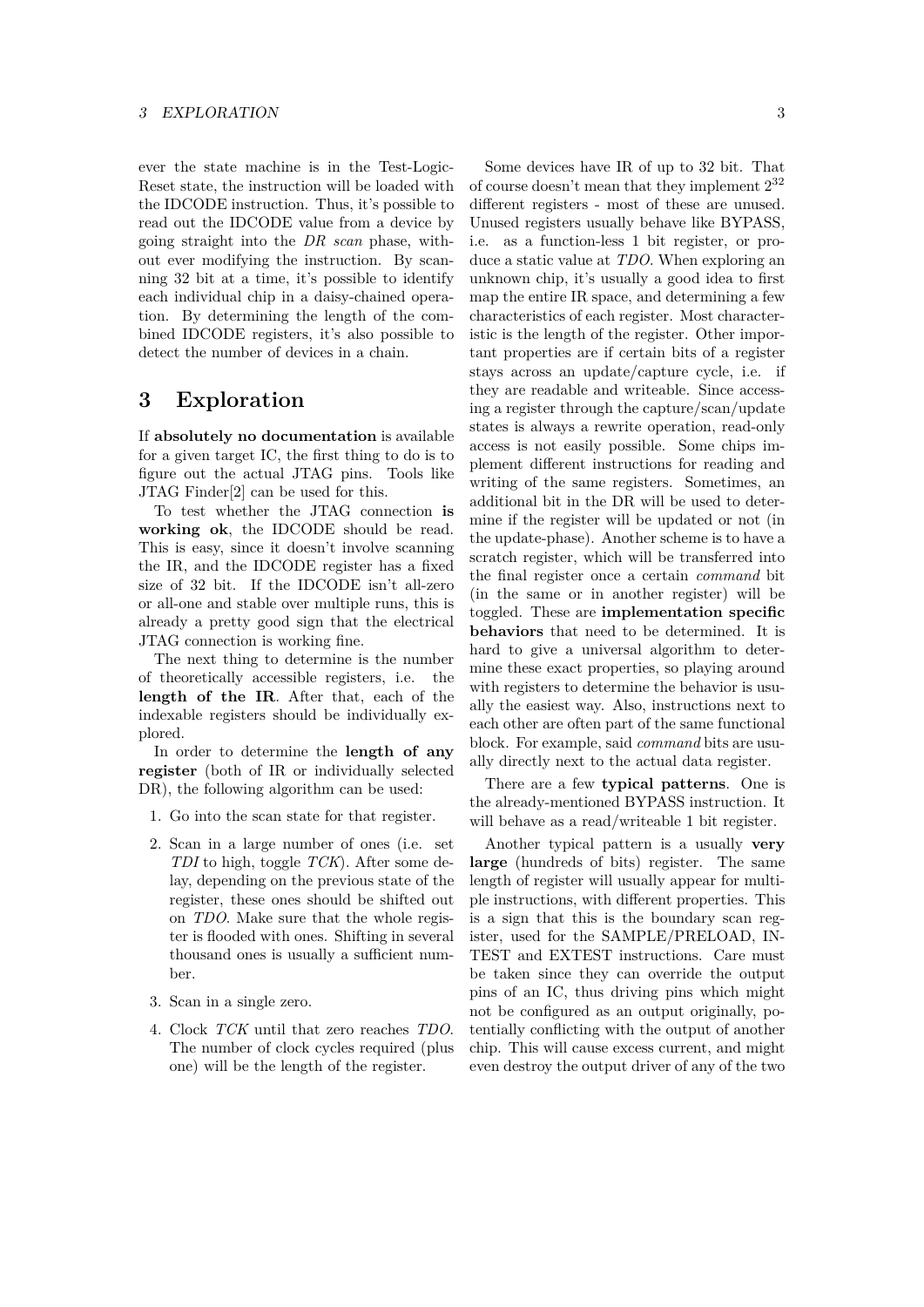chips. Fortunately, these instructions are often documented, so it's easy to avoid them.

Sometimes, register have a **zero width**. That means that just selecting the instruction itself or entering the *update* state of the DR triggers an action. This behavior is common for *reset*-style instruction, which will do a partial or complete reset of the chip.

"Interesting" registers, for example those used for **bus read/write operations**, usually exist in a pattern of a few consecutive 32 bit (sometimes a few bits more) registers. The next section documents such a real-world example. Extra bits are sometimes provided for individual byte-lane write enables, or selection of different address spaces.

Depending on the actual implementation, the TLR state might actually **reset part of the test logic**. For example, it might clear an address register back to zero. This can be avoided by not entering the TLR state when accesing registers, but instead staying in the *run test idle* mode. But observing changes in certain registers when going through the TLR state also provides valuable information.

#### **4 Real-World Example**

On this example device, the JTAG port usually provides boundary scan functionality. No further test-mode functionality could be found. However, it was determined that when certain pins labeled as *TMODEn* would be pulled into a configuration that was described as *reserved*, the JTAG functionality would change completely. While the original IR length was 32 bit (with most of the IR bits unused), when entering the undocumented test mode, the IR length did change to 5 bit, giving access to a completely different test-mode functionality. An automated length-scan over the 32 possible instructions gave the following result:

IR Length 00: 4096+ 01: 4096+ 02: 4096+ 03: 32 04: 4096+

|        | 05: 4096+ |
|--------|-----------|
| 06 : _ | 1         |
| 07 :   | 1         |
| 08: 32 |           |
| 09: 32 |           |
| 0a: 4  |           |
|        | 0h: 4096+ |
|        | 0c: 4096+ |
| []     |           |
|        | 1d: 4096+ |
|        | 1e: 4096+ |

1f: 1

Clearly, instruction *0x1f* (all-ones) is a BY-PASS instruction, as required by the JTAG specifications. This corresponds to the measured length of 1 bit. Unimplemented registers are not implemented as BYPASS on this chip, but give a static high level on *TDO*. This means that the search operation to count the cycles until *TDO* becomes 0 has timed out (in this case after a maximum length of 4096), since the register didn't behave like a shift register at all, so the input zero was never propagated to the output. These instructions are uninimplemented, and can be ignored.

Instruction 3 was determined to be the ID-CODE instruction, by first capturing the ID-CODE (by going into the *shift DR* state without modifying the instruction before), and then comparing it with the value that can be scanned out while selecting instruction 3. Also, this register is 32 bit and completely read-only, and has a stable and constant pattern, which is a good sign for being the IDCODE register. Finally, decoding the value according to the JTAG rules did yield a plausible result.

Instructions 8 and 9 are interesting, because they are 32 bit in size. Registers in this length are often used for higher level tests, like accessing a memory bus, rather than low-level testmodes, which individually connect to obscure on-chip functionality. Instruction 8 was manually checked and found to be read/write, while instruction 9 was found to be read-only.

For a busmaster capable test mode, usually one or more registers are used to enter the address, the data. Upon updating a separate *command* register, usually with a bit set to high, the